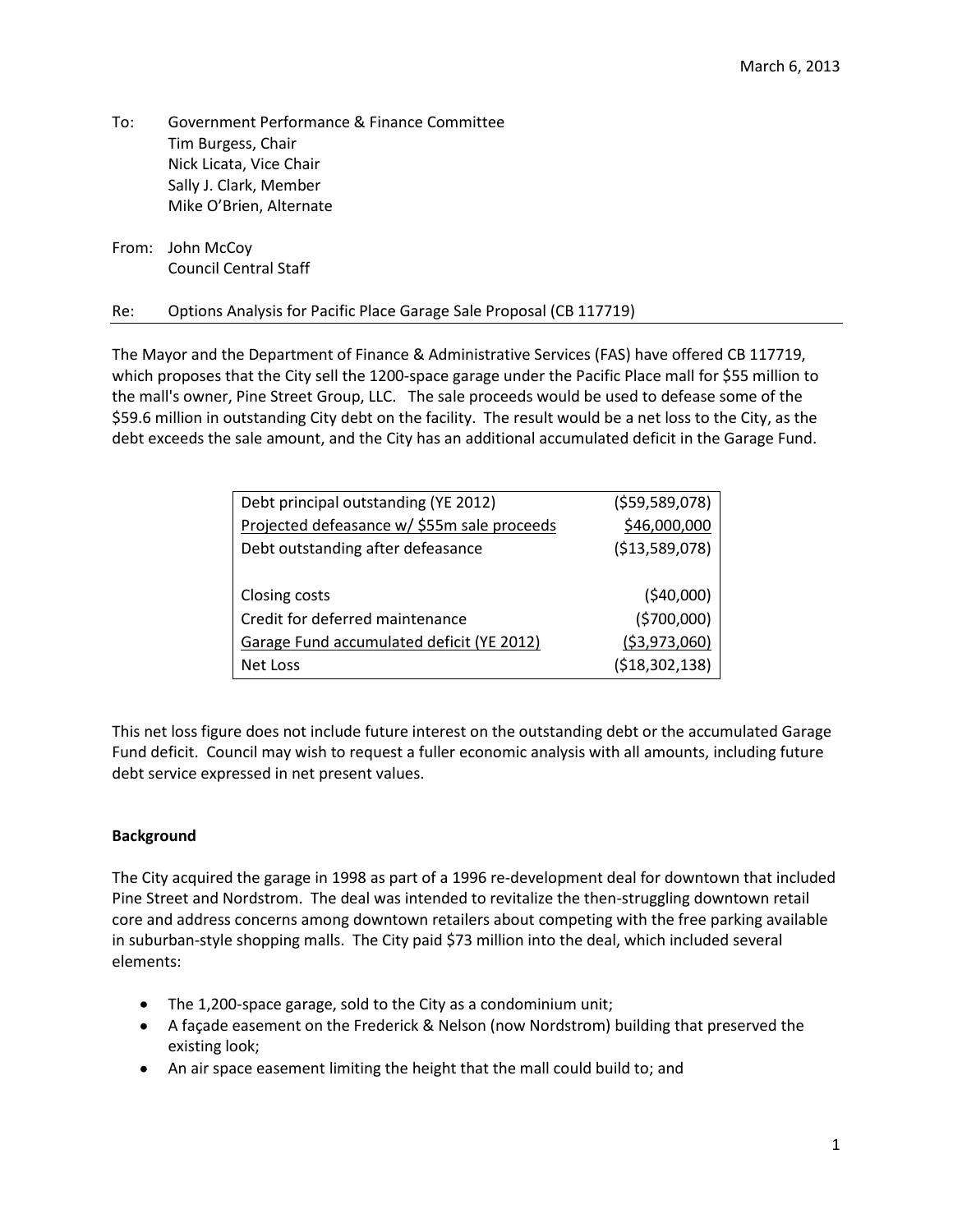Contracting guarantees for the construction of the garage and mall that specified the developer would pay prevailing wages, set aside 10% of the total construction value for women- and minority-owned business, and 15% of the hours worked to apprentices.

The deal also included a complex and comprehensive umbrella agreement on how the garage would be operated by the City in support of a "first class" shopping center, Pacific Place, which currently features more than 50 retail and restaurant businesses and an 11-screen movie theater. The agreement specifies how rates may be set, the operating hours, valet parking services, limits on the share of all-day parking, as well as a maintenance schedule for pressure washing and re-striping.

The agreement specifies that the City must set rates to encourage short-term parking and use of the garage. Rates are further constrained by the financial performance of the City's Garage Fund. If the Garage Fund turns an annual profit, then the following year, the rates must be reduced to no more than 80% of the area market rate. If the Garage Fund has an annual loss, then City has discretion to set rates. In practice, this structure implies that the Garage Fund will have a hard time making a profit more than one year in a row.



As shown in the chart above, the Garage Fund has seen a mixture of profits and losses since 1998, and it ended 2008 in net positive territory. Utilization declined in the recession of 2008 and has not fully recovered. FAS attempted to spur additional utilization in 2011 with a drop in parking rates, but this only caused the Garage Fund deficit to increase, as the necessary demand failed to materialize, and rates have since been re-raised. Also affecting Garage Fund Balances are a rising debt service schedule, which increases payments by 3% per year, and the City's decision to impose a commercial parking tax in mid-2007. This tax, originally 5% and now 12.5%, is an expense to the Garage Fund but a revenue to the Transportation Operating Fund.

While the City has been incurring operating losses on the garage since the recession of 2008, it appears that the overall re-development deal has achieved its macro objectives. The area surrounding the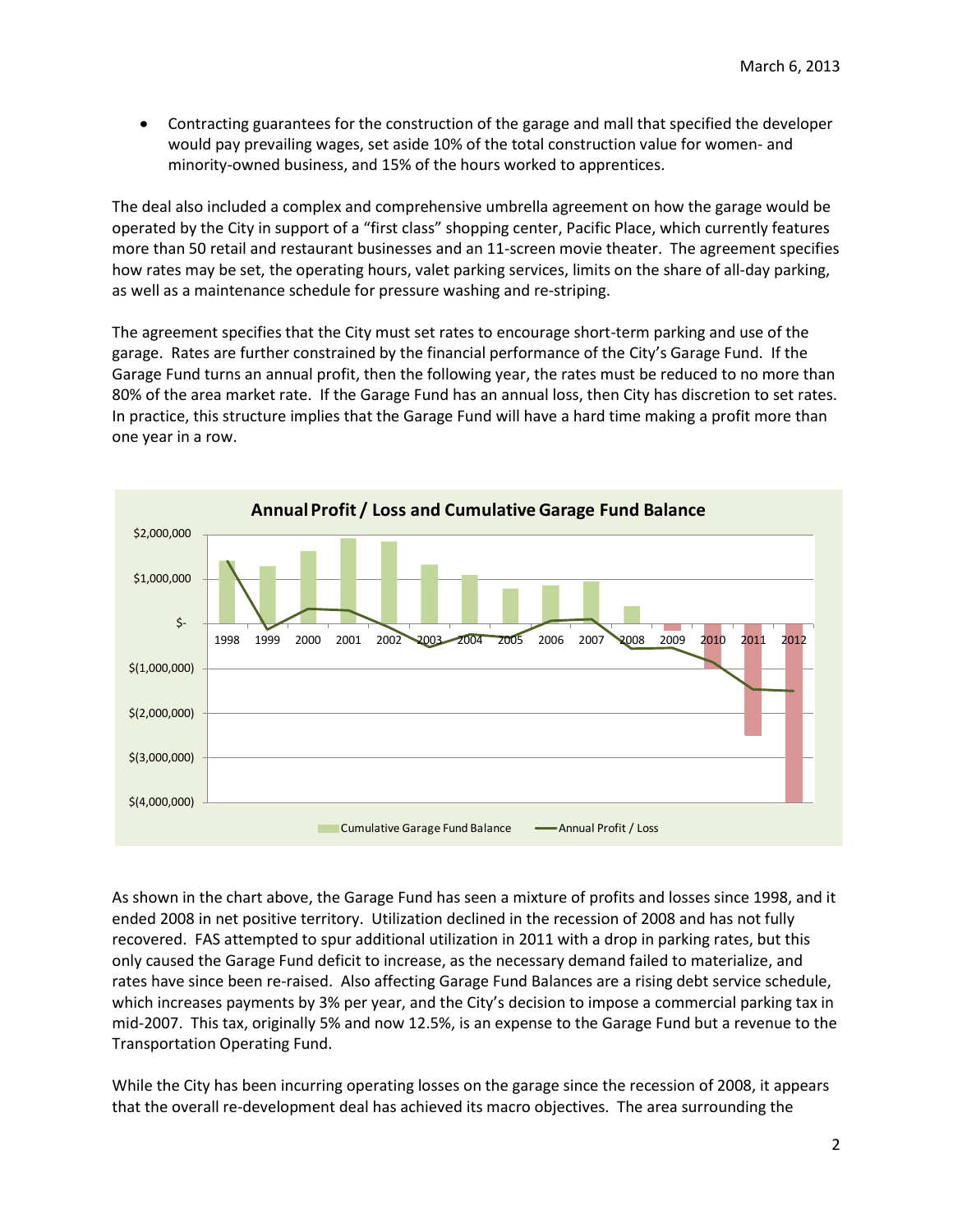garage has seen substantial re-development since 1998 and now features a variety of active retail stores and restaurants. And while precise figures by retail location are not available, an analysis by FAS found that the surrounding area has been roughly associated with about \$34 million in increased tax revenues since 1998. These include sales tax, business & occupation tax, property tax, admissions tax, and commercial parking tax. Of course, it is impossible to determine what share of this re-development and tax boost would have happened absent the deal.

# **Analysis**

The City's decision to either sell the garage or continue operating it per the terms of the contract is not clear cut. Much depends on the City's and mall owner's outlook on future Garage Fund revenues, expenses, and risks.

## *"Put" Option Starting in 2018*

The umbrella agreement between the City and Pine Street does address the scenario we find ourselves in, where the City suffers operating losses, and it provides a mechanism to make the City whole. Starting in 2018 (and annually thereafter) the agreement's "put" option allows the City to require Pine Street to purchase the garage for the lesser of:

- a) \$50 million, or
- b) The City's outstanding debt principal + accumulated operating losses with 5% interest

In theory, the City should stay the course and exercise this option in 2018 or later, if we have reason to believe that it would leave the Garage Fund better off than the current offer.

Assessing the value of the put option requires forecasting the Garage Fund's revenues and expenses for the next 16 years, which involves considerable uncertainty. A range of scenarios is presented below, mapping out several possible futures with respect to revenues and expenses, and taking into account the City's debt schedule.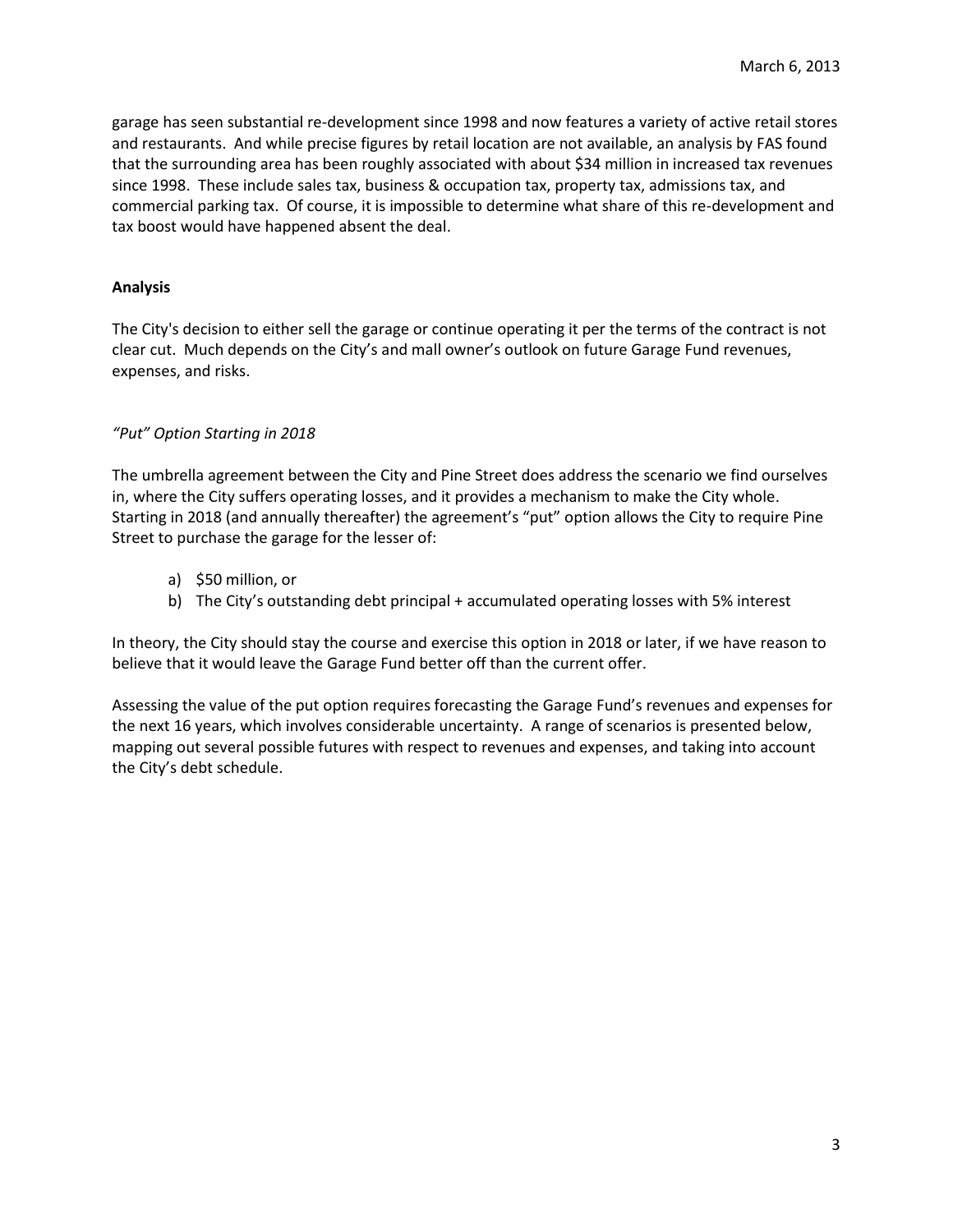## *Revenues*

The Garage Fund has seen average annual revenue growth of 2.7% since 2000.<sup>1</sup> Faster growth before 2008 has given way to flatter revenues since. FAS reports that utilization has declined since 2004, with the implication being that revenue growth has been driven mainly by price increases. The revenue chart below considers several possibilities:

Optimistic Scenario – Revenue growth accelerates to 3.5%. This would be consistent with a robust economic recovery and increasing utilization of the garage.

Mid-Range Scenario - Revenue growth continues at its 2.7% historical pace.

Pessimistic Scenario – Revenue growth decelerates to 1.7%.

Flat Scenario – Revenue does not grow. This would reflect a future where continued utilization declines exactly offset price increases.

Negative Scenario - Revenue declines by 1% per year. This would reflect lower utilization that more than offsets future price increases.



 $^1$  Exponential trend line estimate. As 1998 and 1999 were start-up years, they have been dropped from the series to get a better sense of the established trend. Including them would raise the estimate.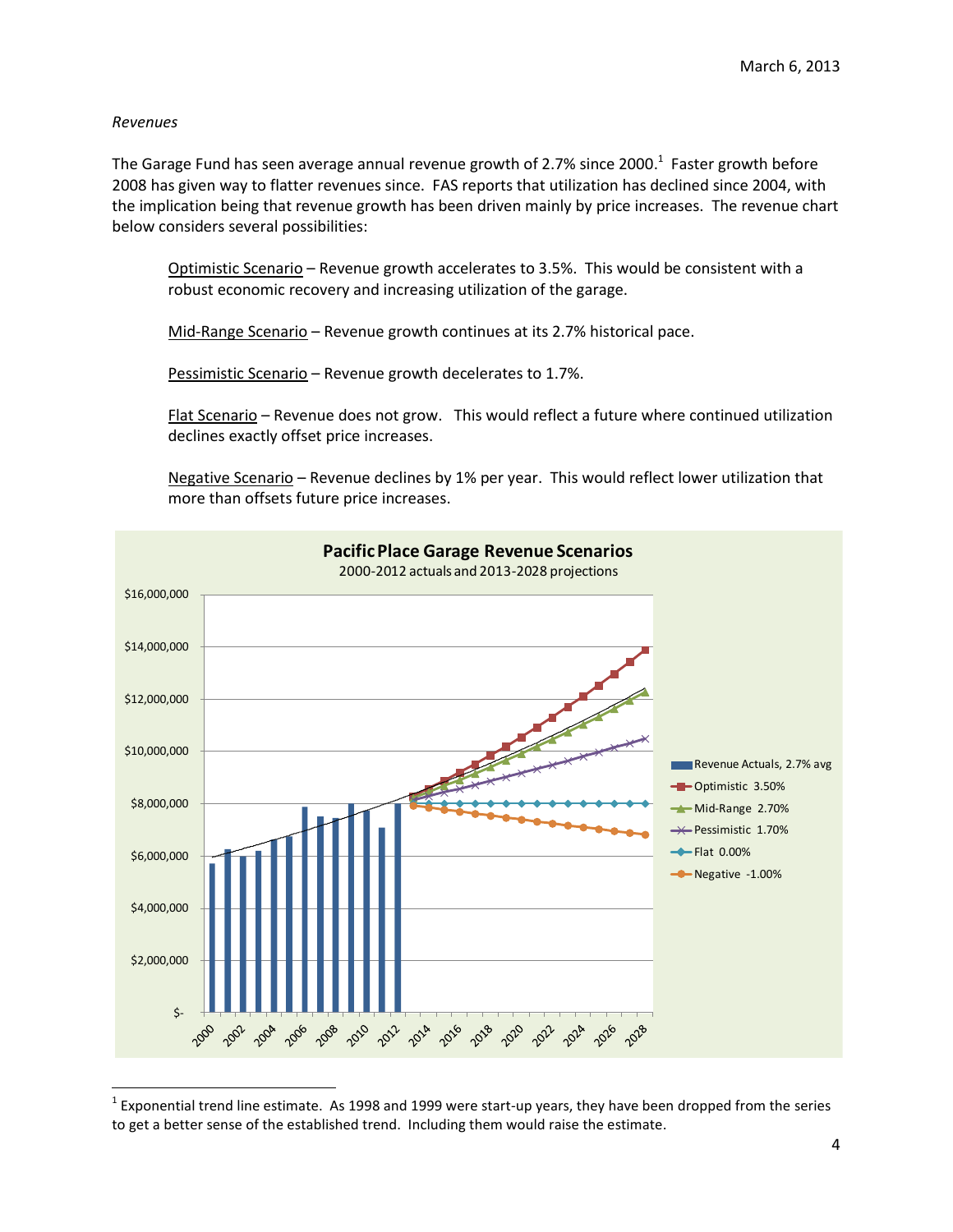# *Expenses*

l

Operating expenses in the Garage Fund have grown at about a 3.2% average annual rate since 2000.<sup>2</sup> Expense growth began accelerating about the same time that revenues began flattening in 2008, leading to the wider deficits seen of late. One significant contributor to the expense growth was the enactment of a commercial parking tax in 2007. The expense chart below shows several future scenarios.

Optimistic Scenario – Expense growth decelerates to 2.75%, closer to its pre-2008 rate.

Mid-Range Scenario – Expense growth continues at its 3.25% historical pace.

Pessimistic Scenario – Expense growth accelerates to 3.75%. This may be more consistent with a scenario in which an aging facility requires additional equipment replacement and major maintenance.

Flat / Negative Scenarios – Expenses grow as per the Mid-Range scenario.



 $^2$  Simple average of two exponential trend lines (2000-2007) and (2008-2012) to account for the introduction of the commercial parking tax, which increased the cost level of the Garage Fund.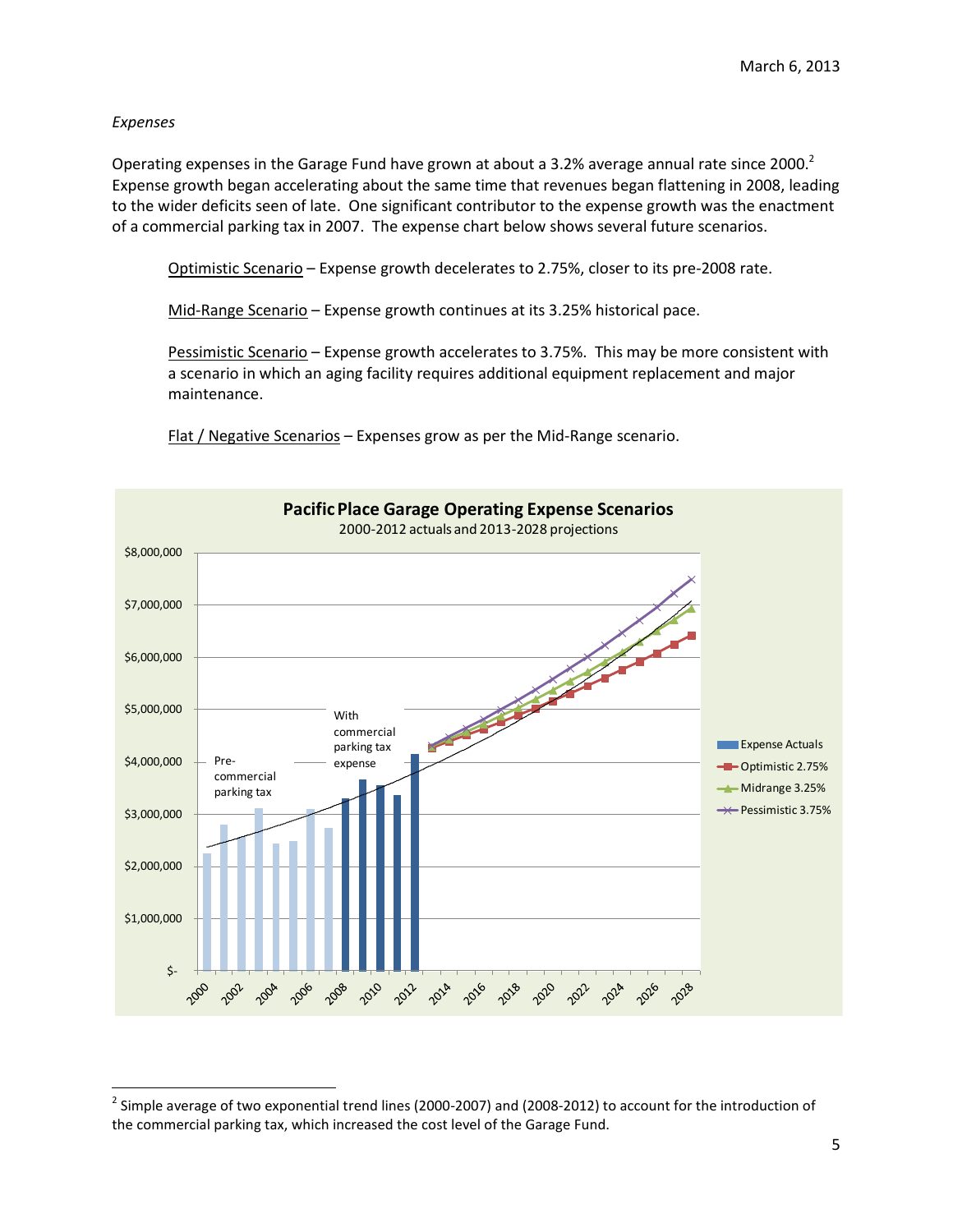## *Debt Service*

The City's debt service payment schedule and outstanding principal balance are the other relevant factors in analyzing the value of the put option. The City's debt service grows at 3% per year until 2026, at which point it drops dramatically. This debt service contributes to annual and accumulated Garage Fund deficits. In addition, it's noteworthy that the debt service is increasingly devoted to principal repayment after about 2015 – to the tune of \$4 million per year in 2018 rising to over \$7 million a year by 2025.

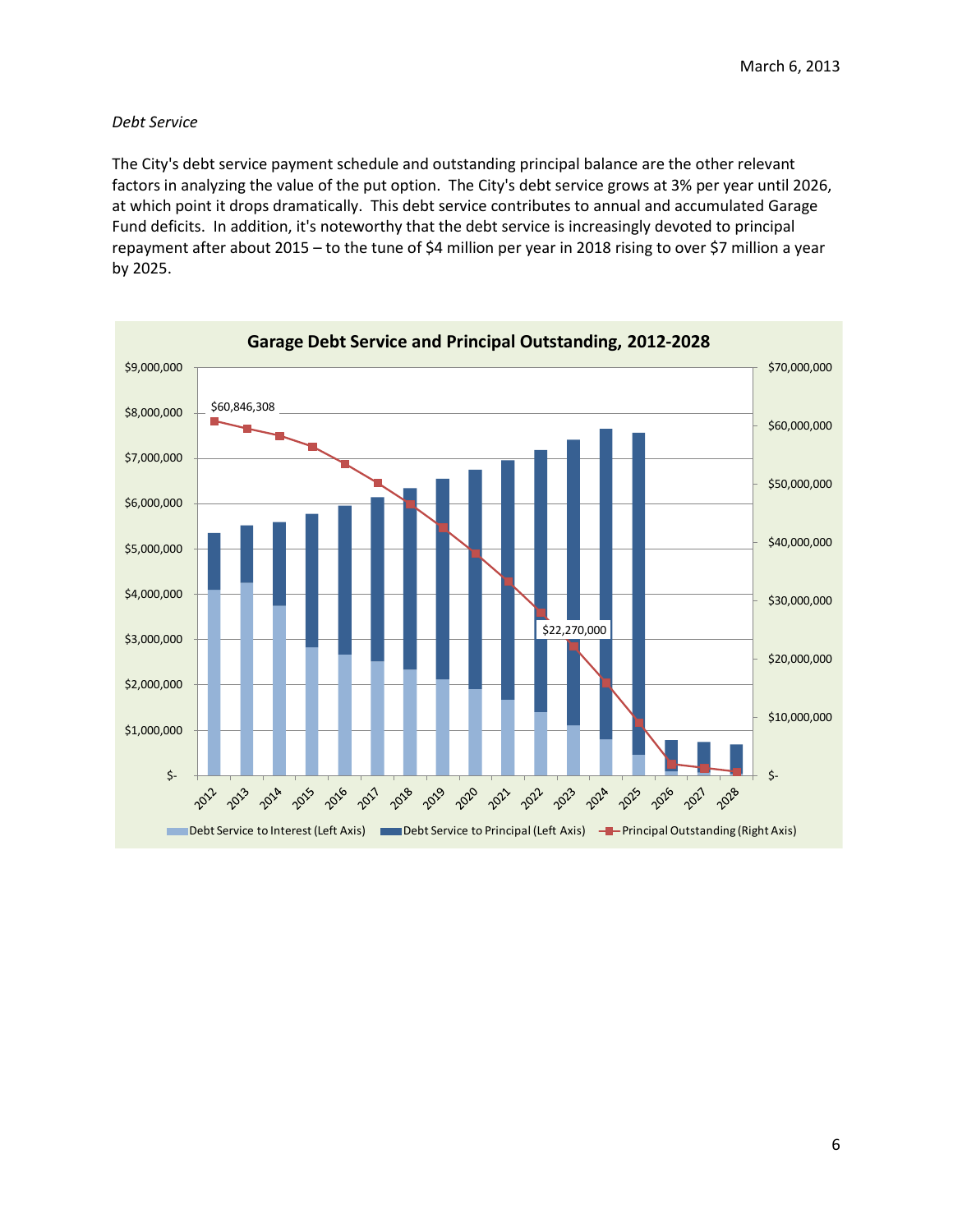# *How the Put Option May Make the Garage Fund Whole*

With these elements in place, we can model the value of the put option under various conditions. The chart below shows the Mid-Range Scenario. Under these assumptions, the Garage Fund continues to operate at a loss and accrues a deficit of around \$33 million by 2024, up from \$4 million today. However, the City's garage debt is being retired even faster, so that by 2024 the City could exercise the put, sell the garage to Pine Street for around \$50 million, and suffer \$0 net loss.

It's worth noting that all the scenarios presented here — even the "Optimistic" view — show the Garage Fund continuing to operate at an annual loss until 2026. Profitability appears quite difficult to achieve at this point, absent some fundamental increase in demand or renegotiation of the operating rules under which the garage operates.

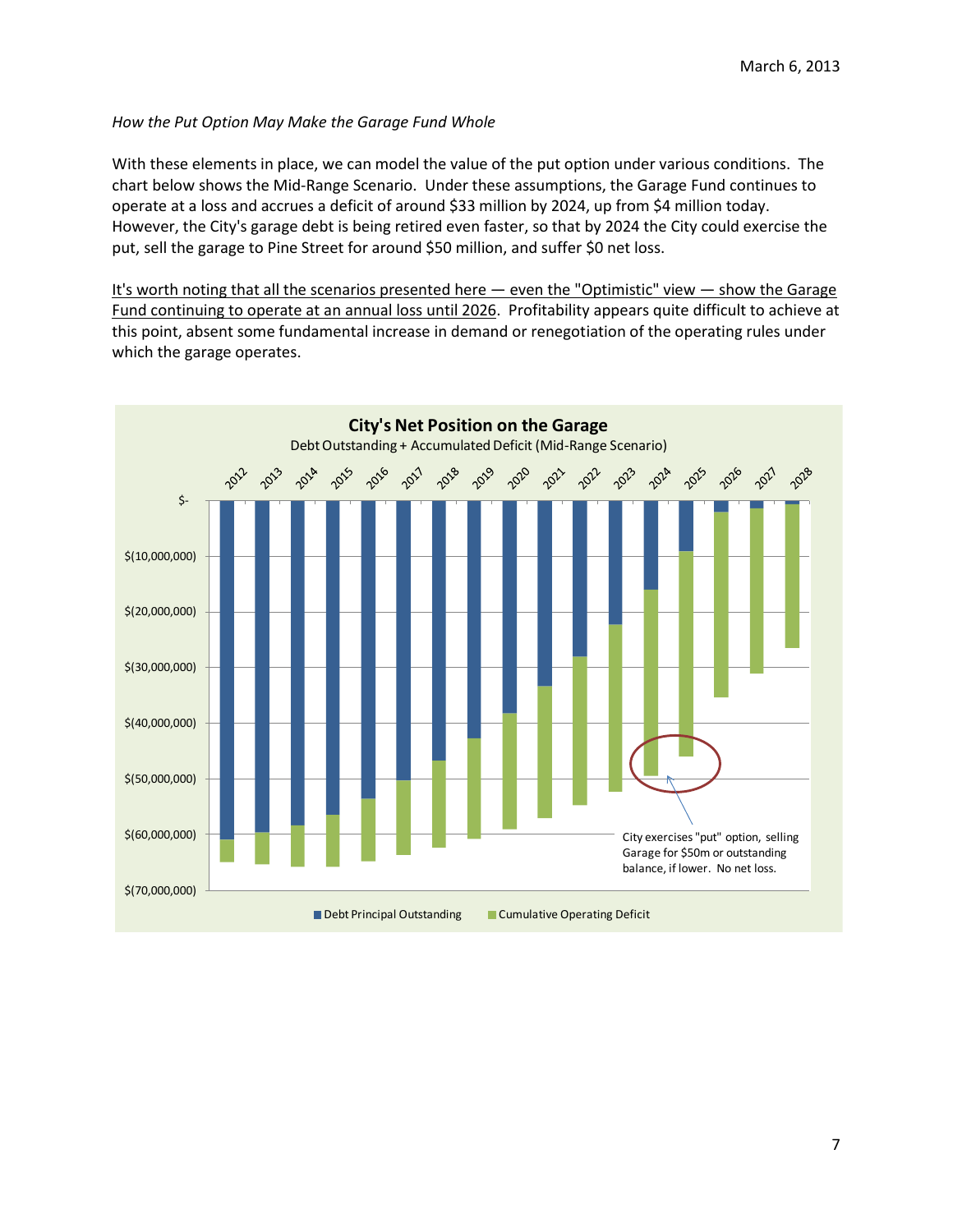# *Value of the Proposed Sale vs. the "Put" Option Under Various Conditions*

The chart below summarizes the value the City could realize by exercising the put option in 2018-2028, compared with the proposed sale today. In 2018 when the put option first becomes available, the City's deficit exceeds \$50 million, leading to a net loss. However, the value of the put rises rapidly after 2018 in some scenarios. This is primarily due to the rapid retirement of the garage debt in those years.

- Optimistic If revenue picks up, the City could sell the garage for \$0 net loss in 2022.
- Mid-Range If the future looks like the past, in 2024, the City could sell the garage for \$0 net  $\bullet$ loss.
- Pessimistic If revenue growth decelerates and expenses accelerate, the optimal put date  $\bullet$ would be pushed back to 2026, but the City could still exit the garage venture for no net loss.
- Flat Revenue If revenue does not grow at all, the put will be unable to make the City whole. In this scenario, the City could exercise the option for a \$14.2 million net loss in 2026, less than the \$18.3 million proposed today. However, this scenario is highly dependent on expenses. If they accelerate further, the net loss could be more than \$18.3 million.
- Declining Revenue Under all declining revenue scenarios, the City would be better off selling today.

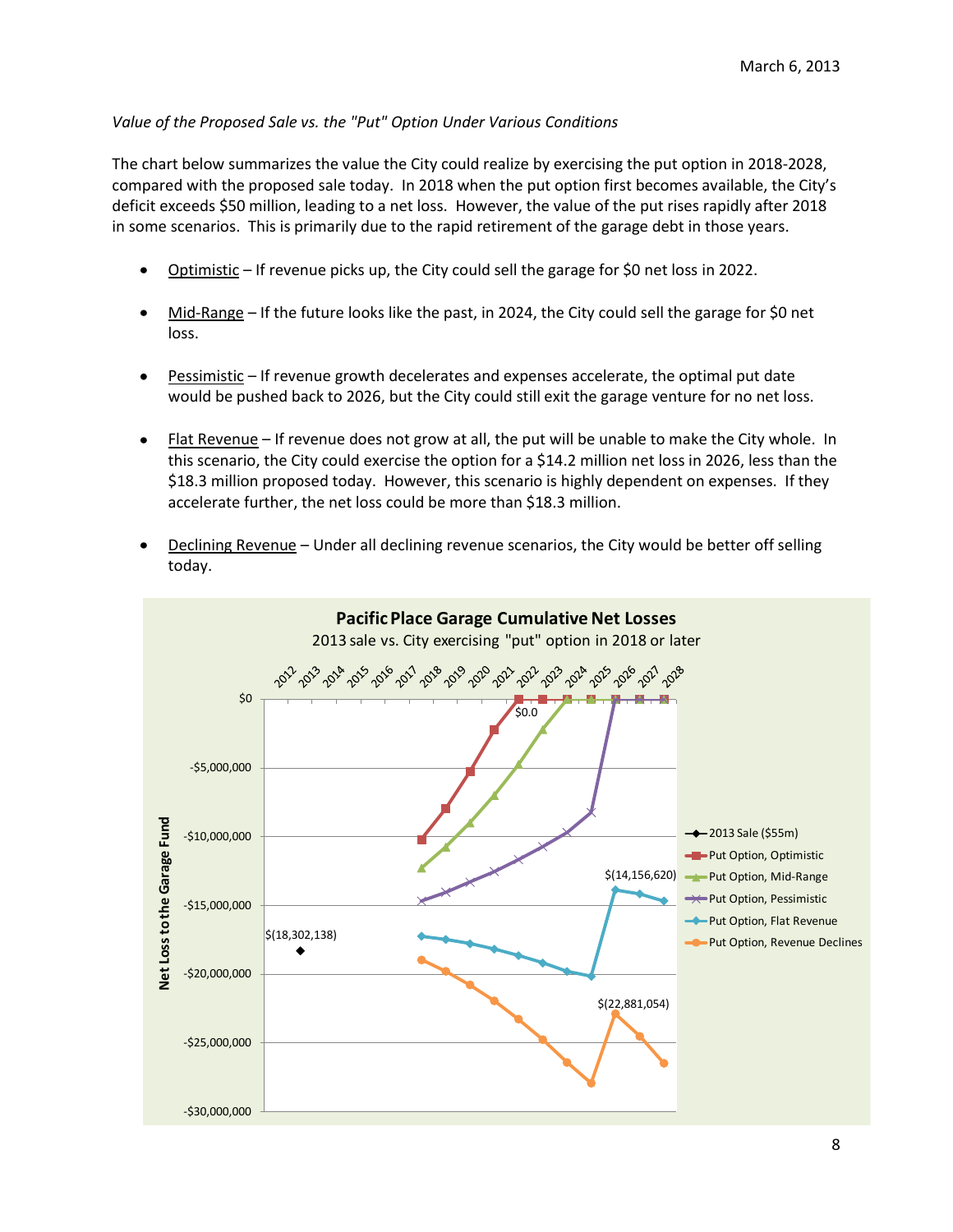# **Summary of Potential City Strategies for the Pacific Place Garage**

| <b>Scenario</b>              | <b>Revenue</b><br>Growth | <b>Expense</b><br>Growth | <b>Qualitative Description</b>                                                          | <b>Strategy</b>                                            | <b>Outcome</b>                                                                                                                                           |
|------------------------------|--------------------------|--------------------------|-----------------------------------------------------------------------------------------|------------------------------------------------------------|----------------------------------------------------------------------------------------------------------------------------------------------------------|
| Sell now for<br>\$55 million |                          |                          | Current deal on the table.                                                              | Avoid further operating losses. City loses \$18.3 million. |                                                                                                                                                          |
| Optimistic                   | 3.5%                     | 2.75%                    | Market turns back up post-recession.                                                    | Exercise "put" option in 2022.                             | City loses \$0.                                                                                                                                          |
| Mid-Range                    | 2.7%                     | 3.25%                    | Future of the Garage Fund looks like<br>its first 14 years.                             | Exercise "put" option in 2024.                             | City loses \$0.                                                                                                                                          |
| Pessimistic                  | 1.7%                     | 3.75%                    | Revenue growth declines<br>permanently, expenses accelerate.                            | Exercise "put" option in 2026.                             | City loses \$0.                                                                                                                                          |
| <b>Flat Revenue</b>          | 0.0%                     | 3.25%                    | Revenue growth stalls. Utilization<br>declines continue, offsetting price<br>increases. | Exercise "put" option in 2026.                             | City loses \$14.2 million. Loss is<br>very sensitive to expenses and<br>could be higher than \$18.3 million<br>if expenses grow faster than<br>$3.25%$ . |
| <b>Declining</b><br>Revenue  | $-1.0%$                  | 3.25%                    | Utilization declines continue, more<br>than offsetting price increases.                 | Exercise "put" option in 2026.                             | City loses \$22.9 million. Or, the<br>City could continue to operate<br>garage past 2028 after bonds are<br>retired.                                     |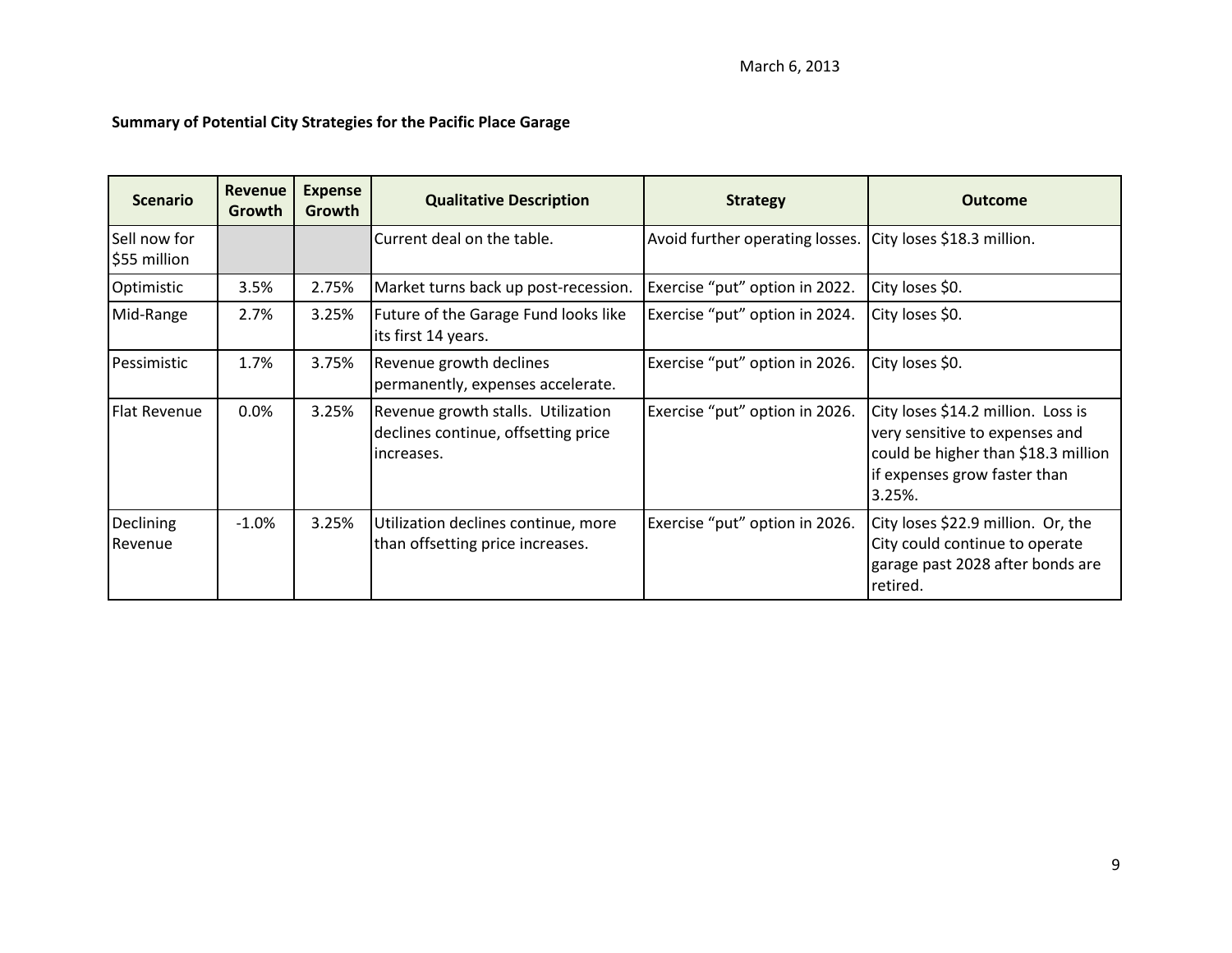# *Other Risks Inherent in the Put Option*

The Council may wish to consider other factors in the City's ability to hold out for the put option. Additional risks include:

- **Expenses rise faster than assumed.** As the 1998-vintage structure ages, more equipment, such as lights and HVAC systems, may require replacement. The scenarios outlined above may understate such costs.
- The counterparty defaults. Central Staff currently have no information about the profitability or capital reserves of the Pine Street Group. However, it is not guaranteed that any business operating today will be in existence and able to pay \$50 million to buy the garage in another 9- 15 years. Brick-and-mortar retail operations face unprecedented competition from online retailers, such as Seattle's own Amazon.com, for many items, including electronic books. Movie theaters are similarly facing increased competition from download services, such as Netflix, that stream films to consumers' increasingly elaborate home entertainment systems. Future technology, such as 3-D printing capable of cheaply manufacturing household items, could increase such competition in the near future.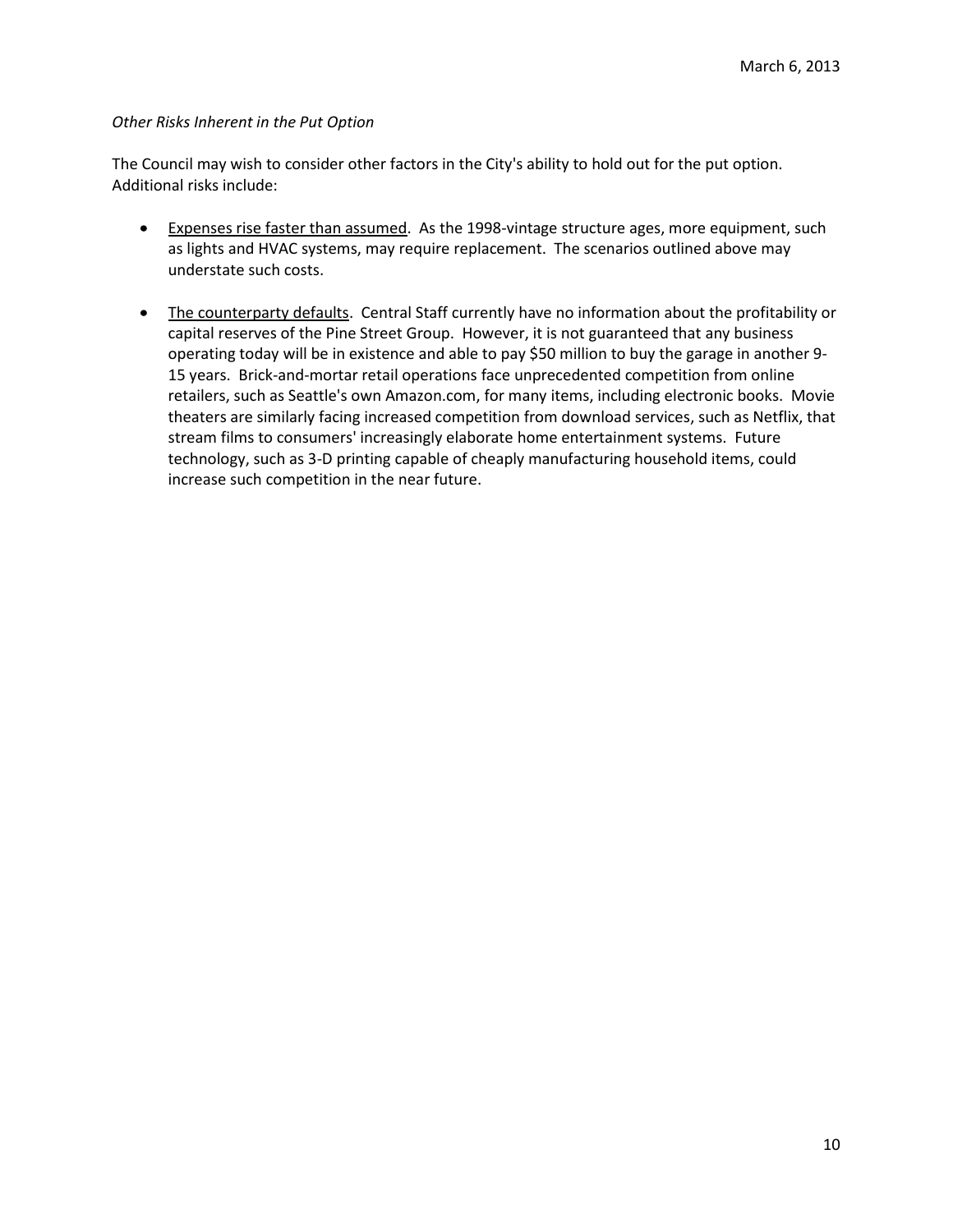# **Options for Council Consideration**

In evaluating CB 117719, the Council may wish to consider the following options, each of which has advantages and disadvantages.

1) Sell the garage to Pine Street now, as proposed, for \$55 million and use the proceeds to defease some of the outstanding garage bonds. The General Subfund would need to support the remaining debt service through 2028, or until bonds can be called in 2018, whichever is preferable. The General Subfund would also support a re-payment schedule for the \$4 million accumulated deficit in the Garage Fund.

#### **Pros**

- Provides certainty that the Garage Fund's financial position will not worsen.  $\bullet$
- Simplifies City operations by taking FAS out of the business of running a retail parking garage.
- $\bullet$ Reduces conflicts with Pine Street, who, after the sale, may set parking rates in a vertically integrated fashion (e.g. validation with purchase) that maximizes its overall utilization and retail revenue.
- Future sales taxes and commercial parking taxes collected at the garage would become  $\bullet$ a net revenue to the City, since they would no longer also be a cost to the Garage Fund.

## **Cons**

- About a \$18 million net loss (plus interest on the debt) to the City. Note: this loss may be counterbalanced in view of the roughly \$34 million in associated tax revenue increases since 1998 estimated by FAS.
- The City's operating loss may reduce public confidence in future public/private partnerships.
- 2) Solicit additional bids. The City could market the garage condominium for general sale with the aim of securing a bid higher than the \$55 million offered by Pine Street. However, there are several impediments to this approach. First, the umbrella agreement says that the City must receive Pine Street's "prior written consent" if selling to a private, non-governmental entity. It's not clear under what conditions Pine Street would offer such consent. Also, the garage recently appraised for \$4-\$5 million less than the offered price of \$55 million, and an analysis from commercial real estate firm Colliers International concluded that any prospective purchaser besides the mall owner would likely discount that appraisal still further, given the restrictive operating conditions that would continue to attach to the operating agreement.

#### **Pros**

A potential higher bid could reduce the net loss to the City.

#### **Cons**

- $\bullet$ Changing course could cause Pine Street to rescind its offer.
- $\bullet$ Pine Street could refuse to provide its consent for the sale.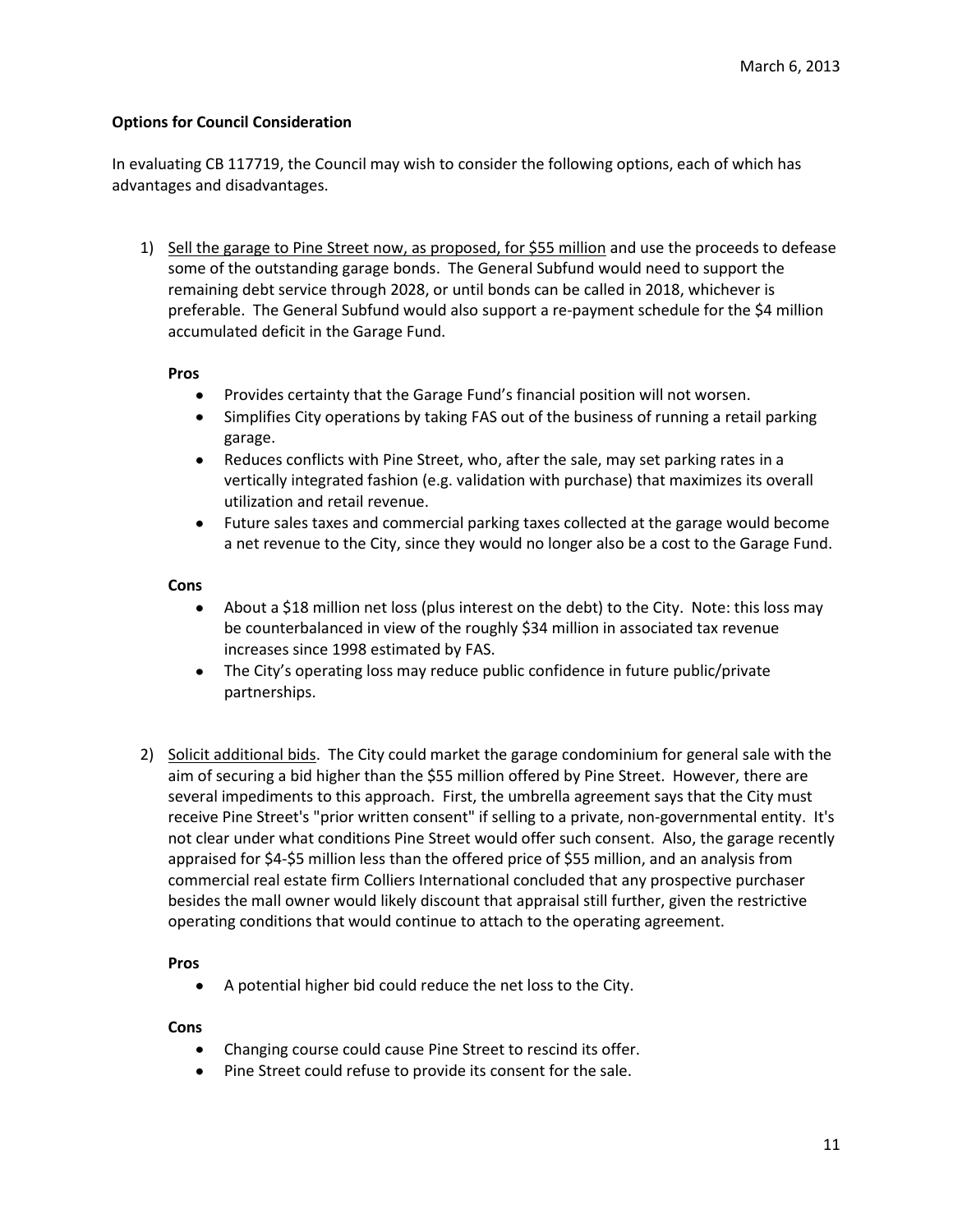- The Garage Fund's accumulated deficit may grow in the time it would take to pursue other offers.
- Additional offers may not exceed \$55 million.
- 3) Continue negotiations with Pine Street in an effort to improve the offer. The City could take the position that the "put" option in our contract gives us reason to believe that our costs will be covered in the future, so any sale today should come closer to making the City whole. This option would require the City to reasonably believe that Garage Fund revenue would increase at least nominally in the future, and that Pine Street would be able to make the purchase in 9-13 years.

## **Pros**

The City may be able to secure more than \$55 million from Pine Street, lowering the net  $\bullet$ loss.

# **Cons**

- Seeking further negotiations could cause Pine Street to rescind the offer.  $\bullet$
- The Garage Fund's accumulated deficit may grow in the time it would take to pursue additional negotiations.
- The "put" could ultimately prove non-viable due to declining revenues, accelerating expenses, or a counterparty default.
- 4) Continue to operate the garage until the "put" option would make the City whole, then exercise the option. As explained above, this scenario would almost certainly require the City to float operational losses for an additional 9-13 years in the hopes that those losses were smaller than the debt principal payments.

# **Pros**

- The City may be able to sell the garage to Pine Street in 9-13 years with \$0 net loss.
- A good outcome for the City may increase public confidence in future public/private partnerships.

#### **Cons**

- $\bullet$ Continued operation of the garage could increase FAS conflicts with Pine Street over pricing and garage upkeep.
- The "put" option could ultimately prove non-viable due to declining revenues, accelerating expenses, or a counterparty default.
- 5) Continue to operate the garage through the contract period (2028) and attempt to sell it for a profit. This would almost certainly require the City to float operational losses for the next 15 years. The sale could be accomplished in one of two ways: